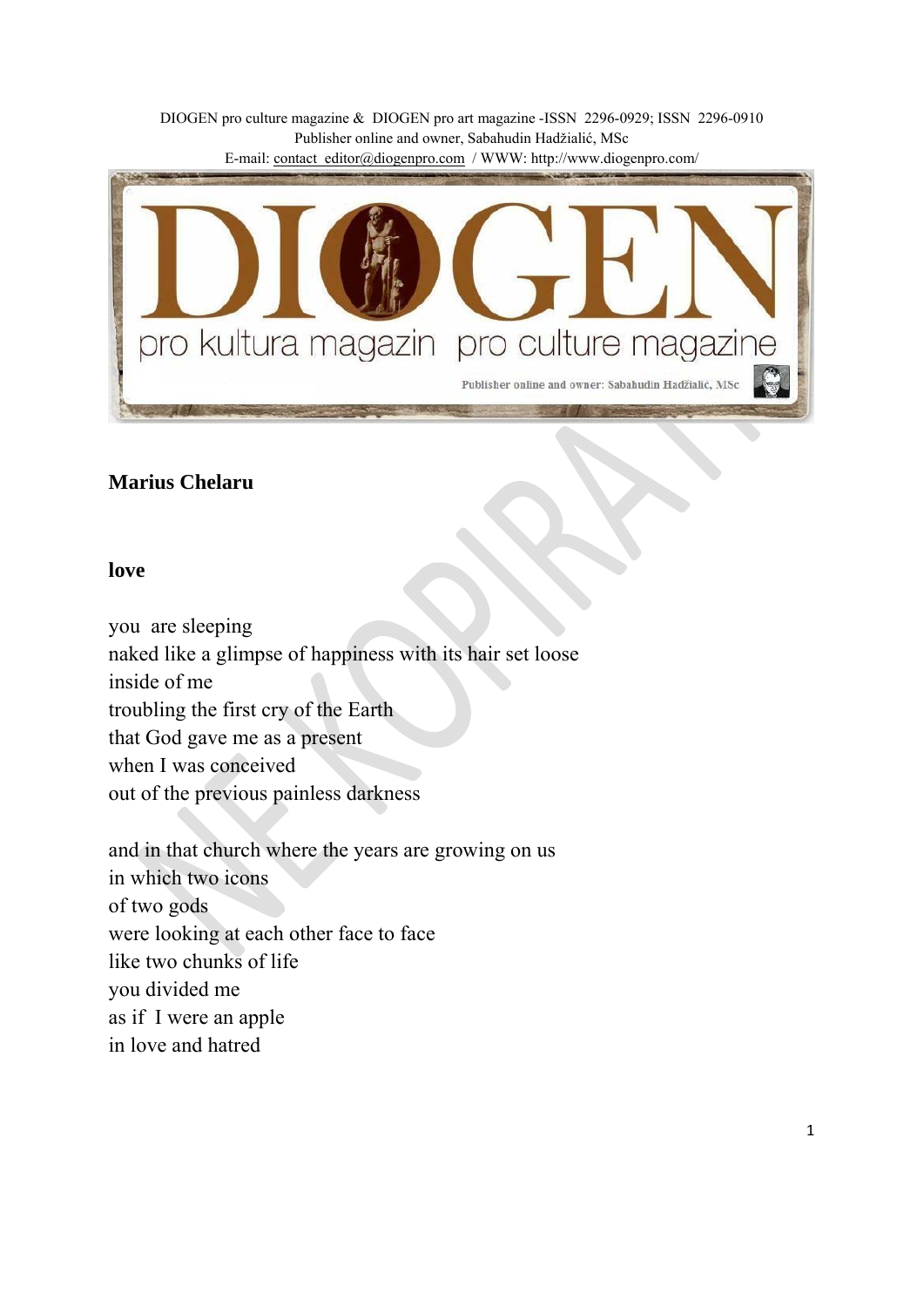your eyes were like two tears sculptured in my prayer when you snatched the flesh of my soul my father by night with his life all crumbled to pieces on a Sunday my mother by day, counting my father's deaths watched me till I passed away in your blood

you divided me as if I were an apple in hatred and love having the naked pips of my heart picked up by you thrown away they are lying now keeping silence with a love tongue in the sole of the foot of my brother for ever – the land

I am dying myself laid down among the dreams with you threaded in all the seven days in the palm for ever let down of this instant praying that your breath blow the flesh off my soul again watched by my father the Night, by my mother the Day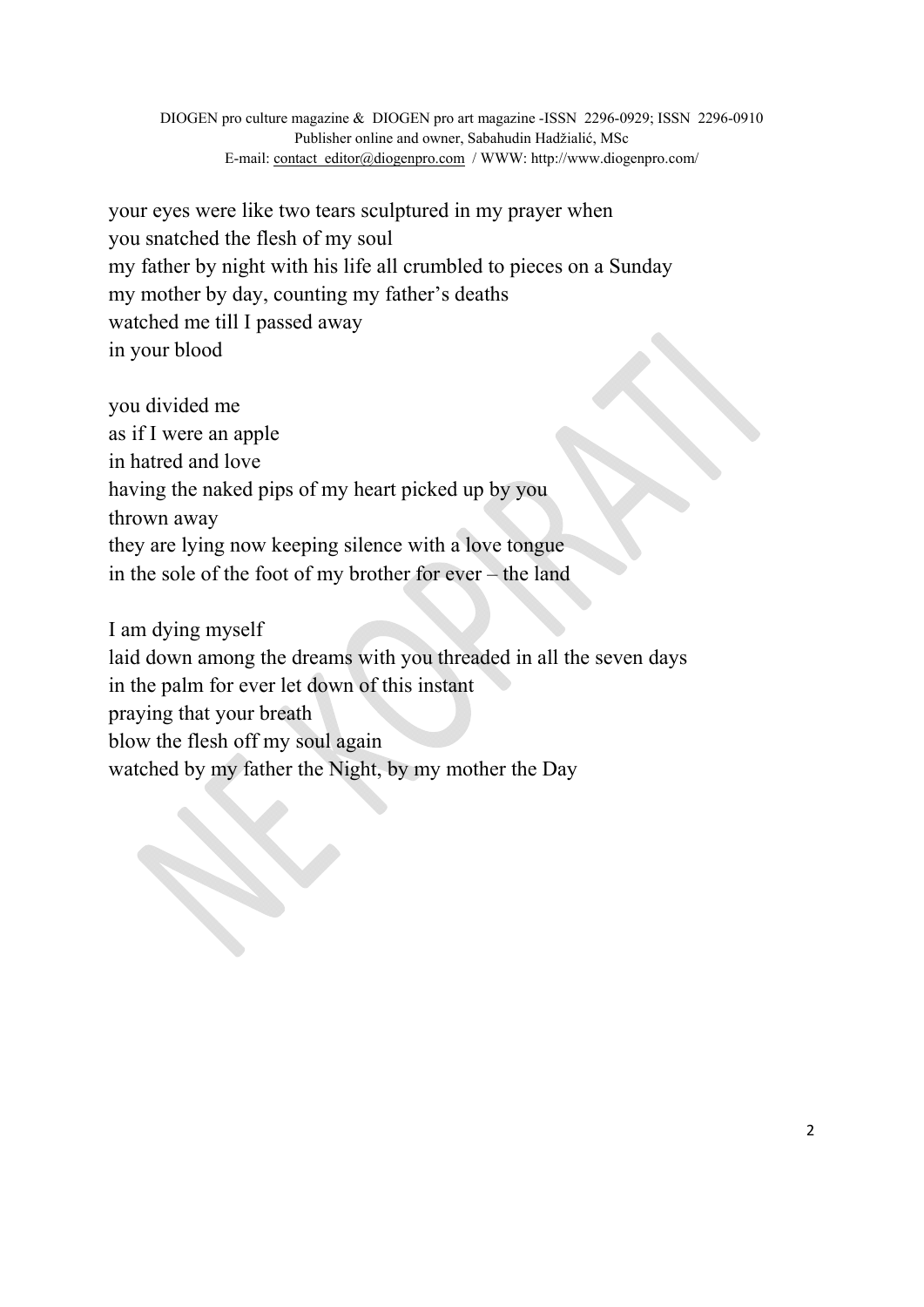# **You**

while you were shaking the ears there were falling down the grains of silence ripened in your heart

then

I see myself walking with you on the boundless hill

among the grass blades full of dewdrops

the horizon loaded with the evening moisture

lights up

the very moment in which that bird is trilling

as if they sipped each trill from our heart

the silence stones are hanging from my lips

I see the roundness of your heel

sinking in the sea of grass

the hips escaping from the spell of any words

the slopes of the breasts

as steep as my own doubts

the moon lets itself lifted in the sky

by God's hands

the houses are nestling in the sunset lap

only your eyes are still burning in the twilight

the scintillation of your soul sets me on fire

like an endearment pyre

the valley of the village smells like the kitchen newly whitewashed

with the lime of the happenings with you

that I have already forgotten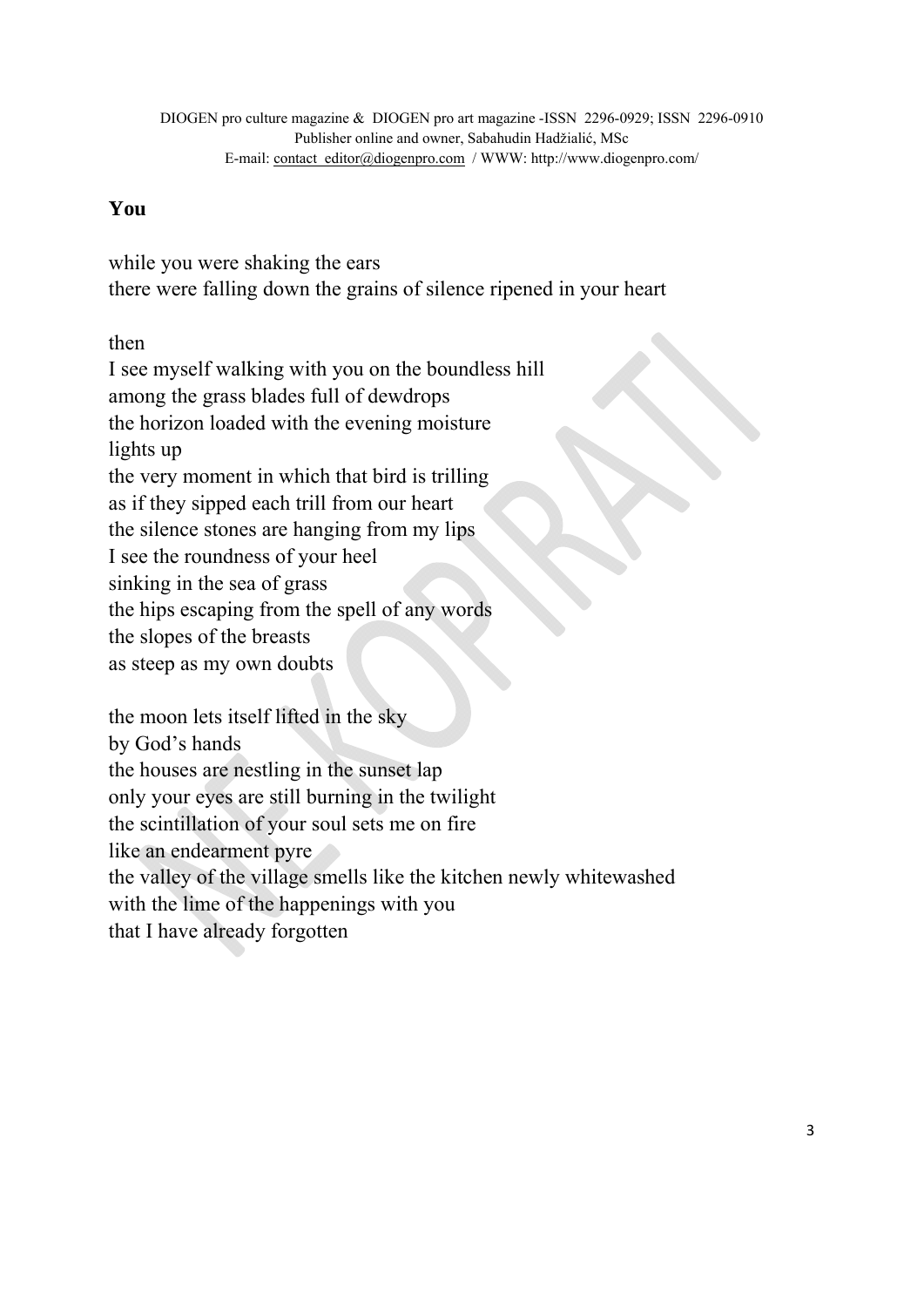# **The Last Supper**

at night the looks confined by the desires abandoned by the people are rattling over me – the one burdened by the merciless instant like the silver coins .my twelve hypostases are laying the crane bone covers smelling like earth and light under the cross of every day of no Jesus humiliated by the passing of the time it is digging throwing over me sunset after sunset until I've had a rest in a cry inside of my flowing body surprised that nobody is selling me anymore the frowned evening like a forsaken solitude having the windows viewing the lane closed falls down the mirror in which I forgot my face similar to a poem on a woman's lip the sullen memories grown in my body lay themselves with their hair set loose in a heretical way on the table plates like some abandoned kids or like some trees they do away with their bark at the cross of all the roads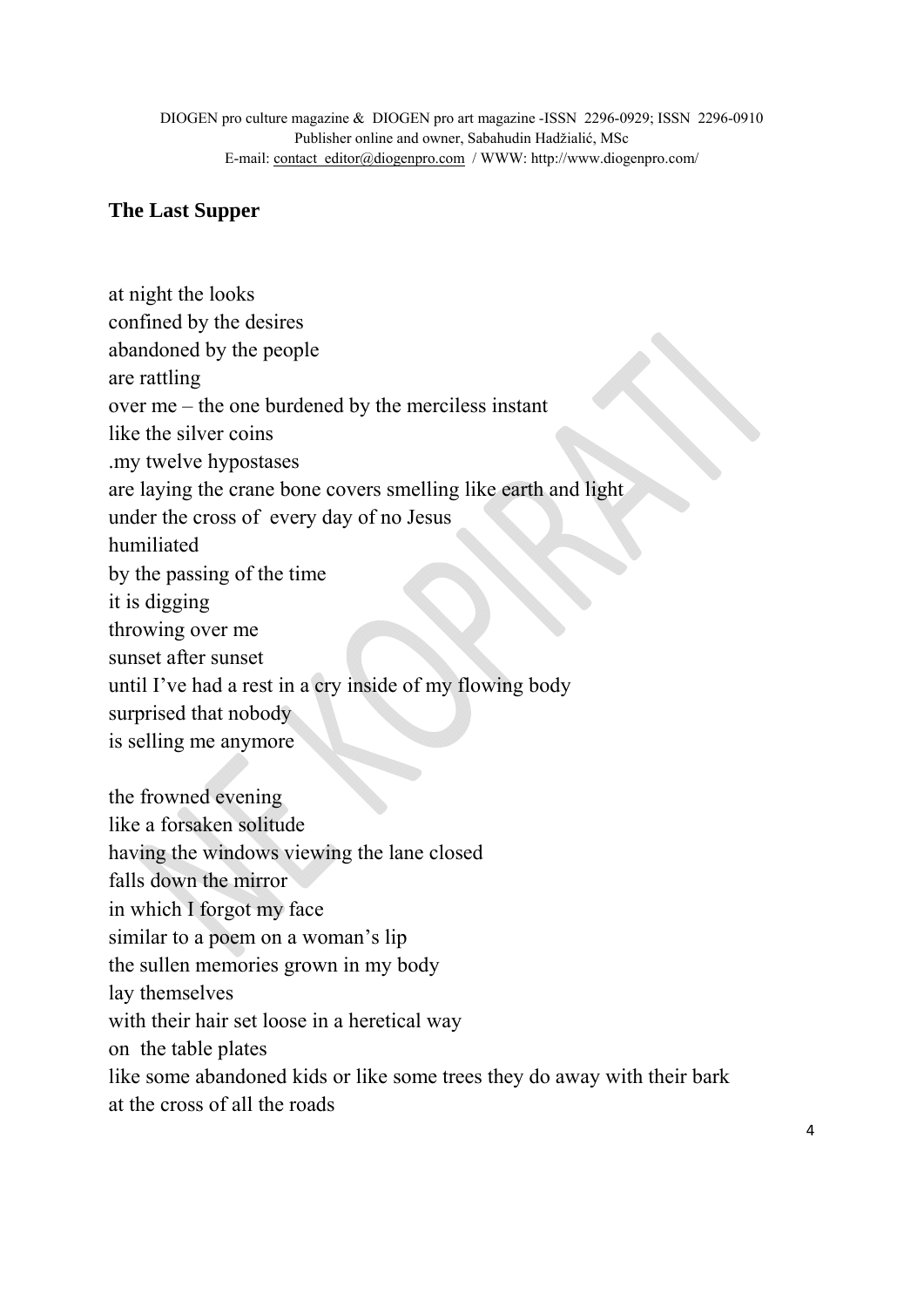DIOGEN pro culture magazine & DIOGEN pro art magazine -ISSN 2296-0929; ISSN 2296-0910 Publisher online and owner, Sabahudin Hadžialić, MSc E-mail: contact\_editor@diogenpro.com / WWW: http://www.diogenpro.com/ .the hours that took refuge in the memories are dying over my shoulders plugging the seeming abyss between me and the sunset with a bell the sadness comes up at the gate locked with forsaken verbs my twelve hypostases are preparing the questions with which I will be crowned when the city is washing its hands and the things raise their eyes towards the lips of the sky smiling like dawn

I fall asleep abandoning Judas too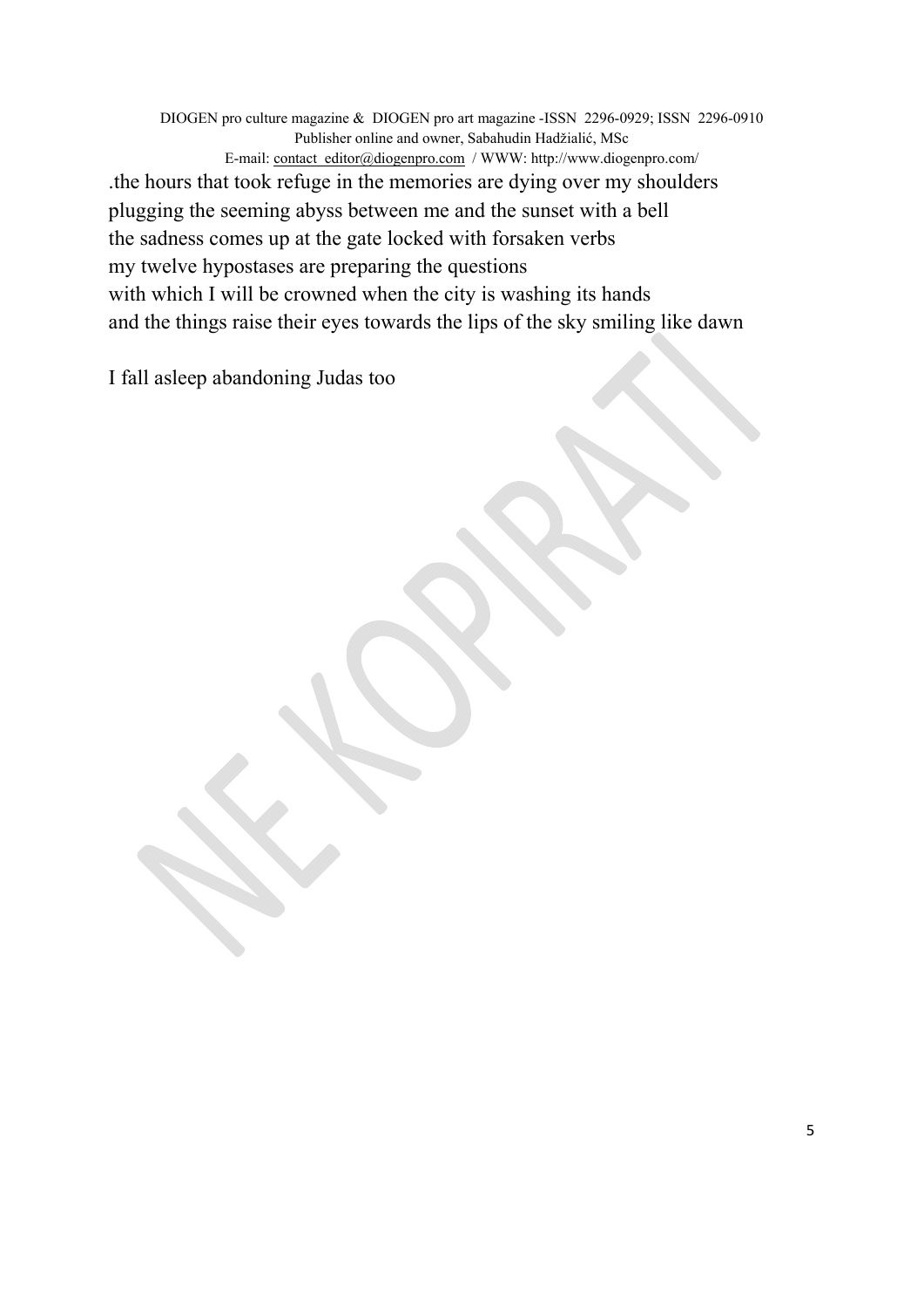### **passions**

today there is confusion in the city a man was nailed up to a wall as if he were a screen flattened like a canvas with no eyes just like a canvas on which all the passers by can see themselves as they are inside of them

they could see themselves

strangely nobody passes by in front of the man

the city can be seen on that canvas-man as a big void a void in which from place to place there are hearts running farther and farther from each other

in the evening the nailed man has got eyes through which blood tears are flowing big one after the other all of them have angel faces

some said that God is looking at all of them through his eyes others that God sent him others that…

strangely nobody passes by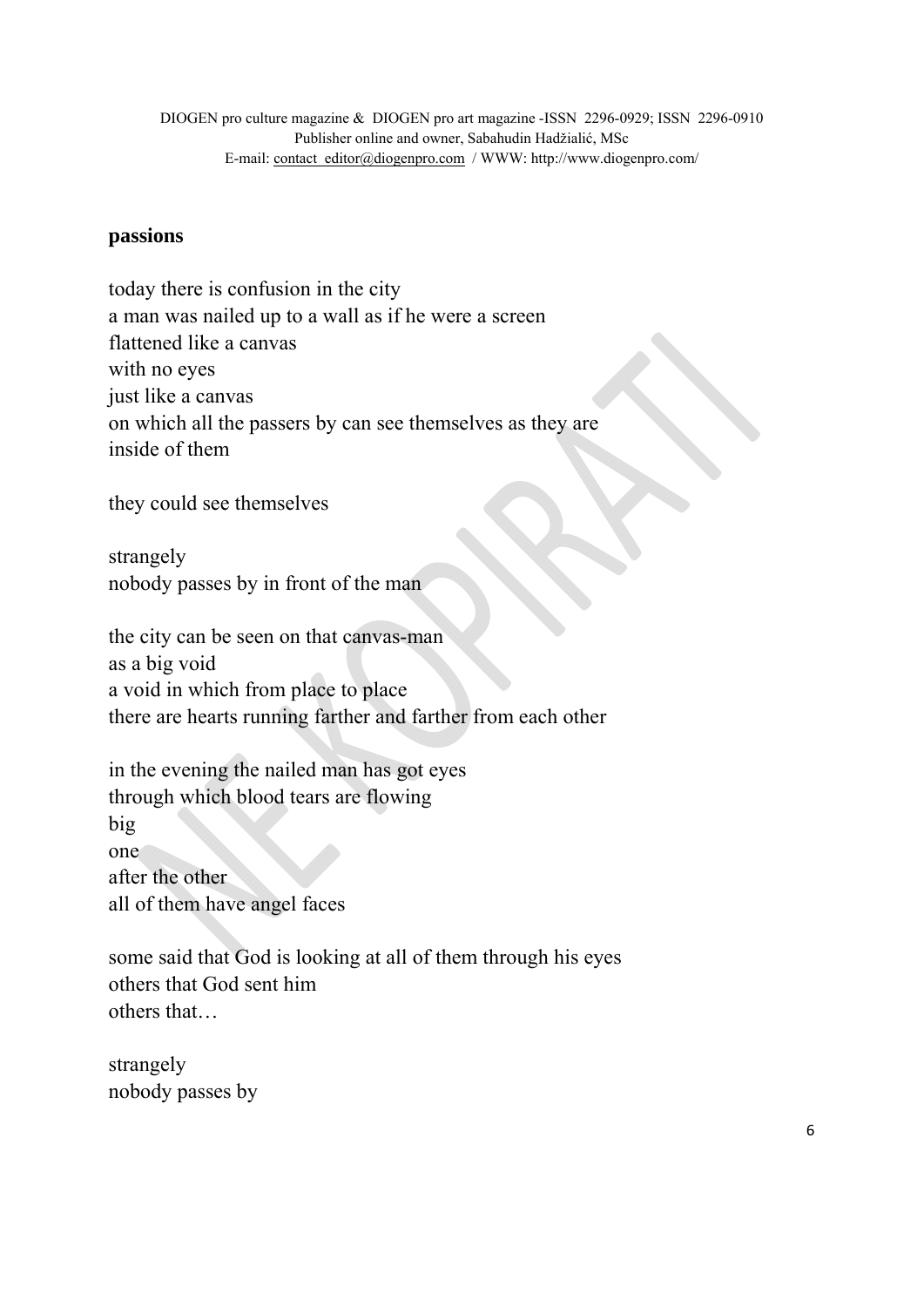at dawn the wall was empty just a tear only one with the face of the city was thrown away near a withered flower maybe a child forgot it on his way to school

strangely, all the people of the city went to see the place where that man was nailed up.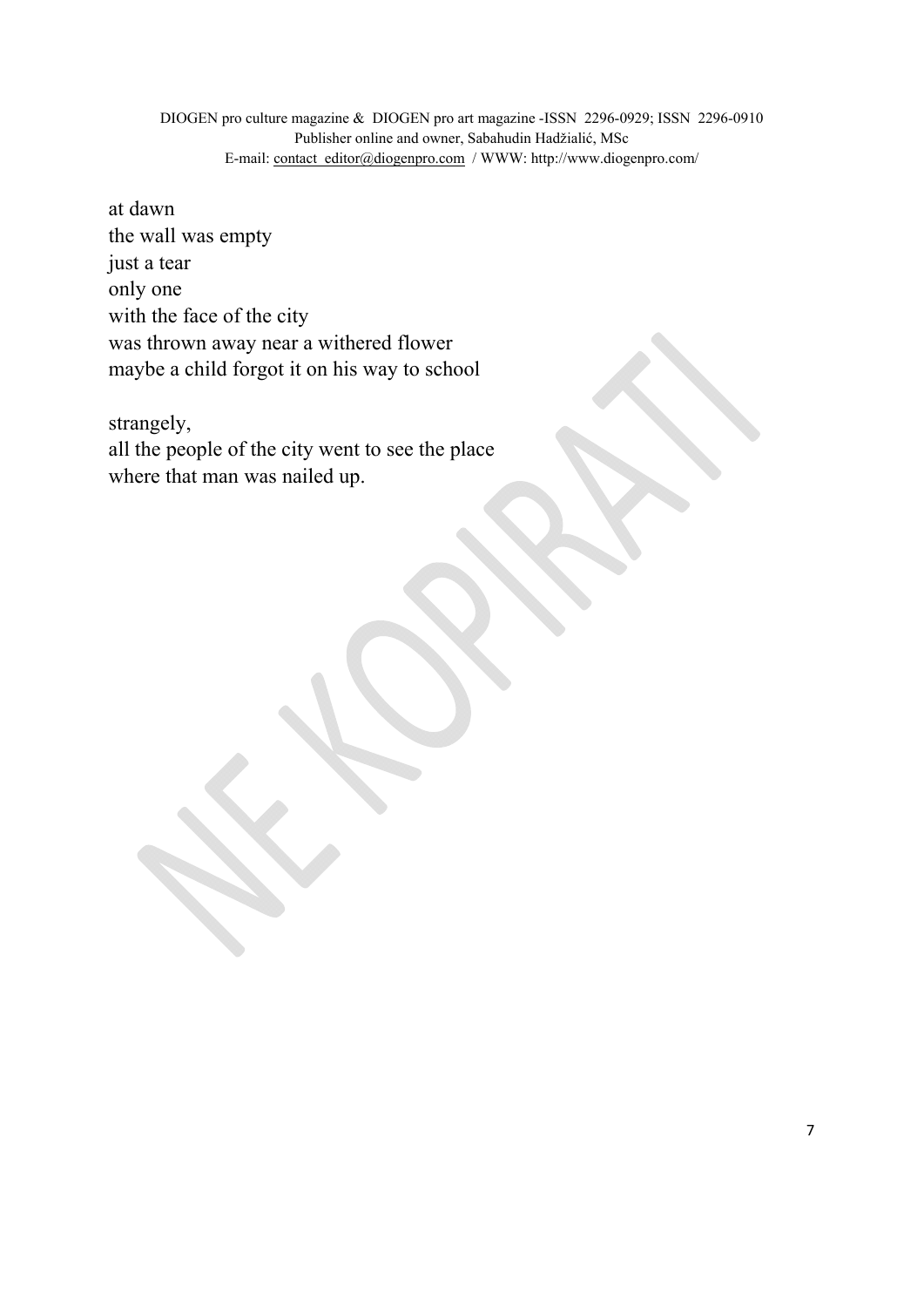# **poetry is the key of the world's eyes**

when my ego moves angrily your face is shapeless the colour of the sky turns into grey and I take all the colours out of my heart I offer them to the children as if they were some apples baked in a sauce of fatherless tales

I am floating in the sky between the love stories that are growing among acacias I come down upon the city like the rain and I am flowing into the land I am walking among those who passed away and who are waiting to fade into oblivion

there is a peasant on the street. he can't find his village. he is taking a walk where there should have been some trees

pretty women

are waiting in seclusion like some chrysalises this second

when death is groaning with helplessness because all of them will stay young is it possible

that the memories should ever spread along the fields

manuring the soil where our eyes are growing

the burden from the soul of the opposite girl is falling down upon the front wall in blood waves

the apples like some rain clouds are shedding tears in the palm where there should be the sword

the last act of forgiveness is the one that untie the fright in the fence letting it run away- a stag born at the first birth of the moon

a city of light is built on the shoulders of that one who is standing in front on your eyelashes a garden of rays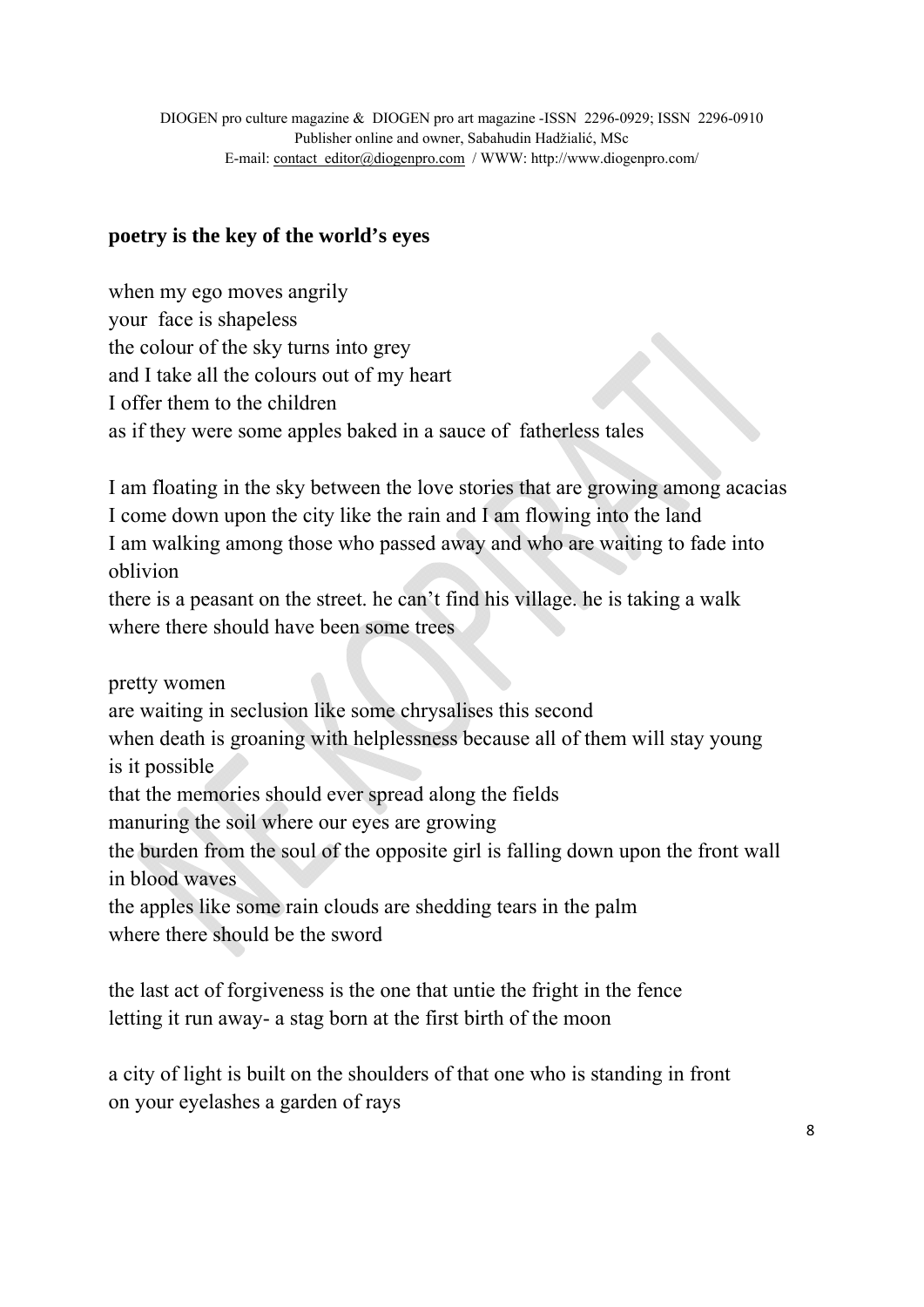DIOGEN pro culture magazine & DIOGEN pro art magazine -ISSN 2296-0929; ISSN 2296-0910 Publisher online and owner, Sabahudin Hadžialić, MSc E-mail: contact\_editor@diogenpro.com / WWW: http://www.diogenpro.com/ poetry is the key of the world' eyes any life cultivates death in its secret garden as for me I am a page of the Book.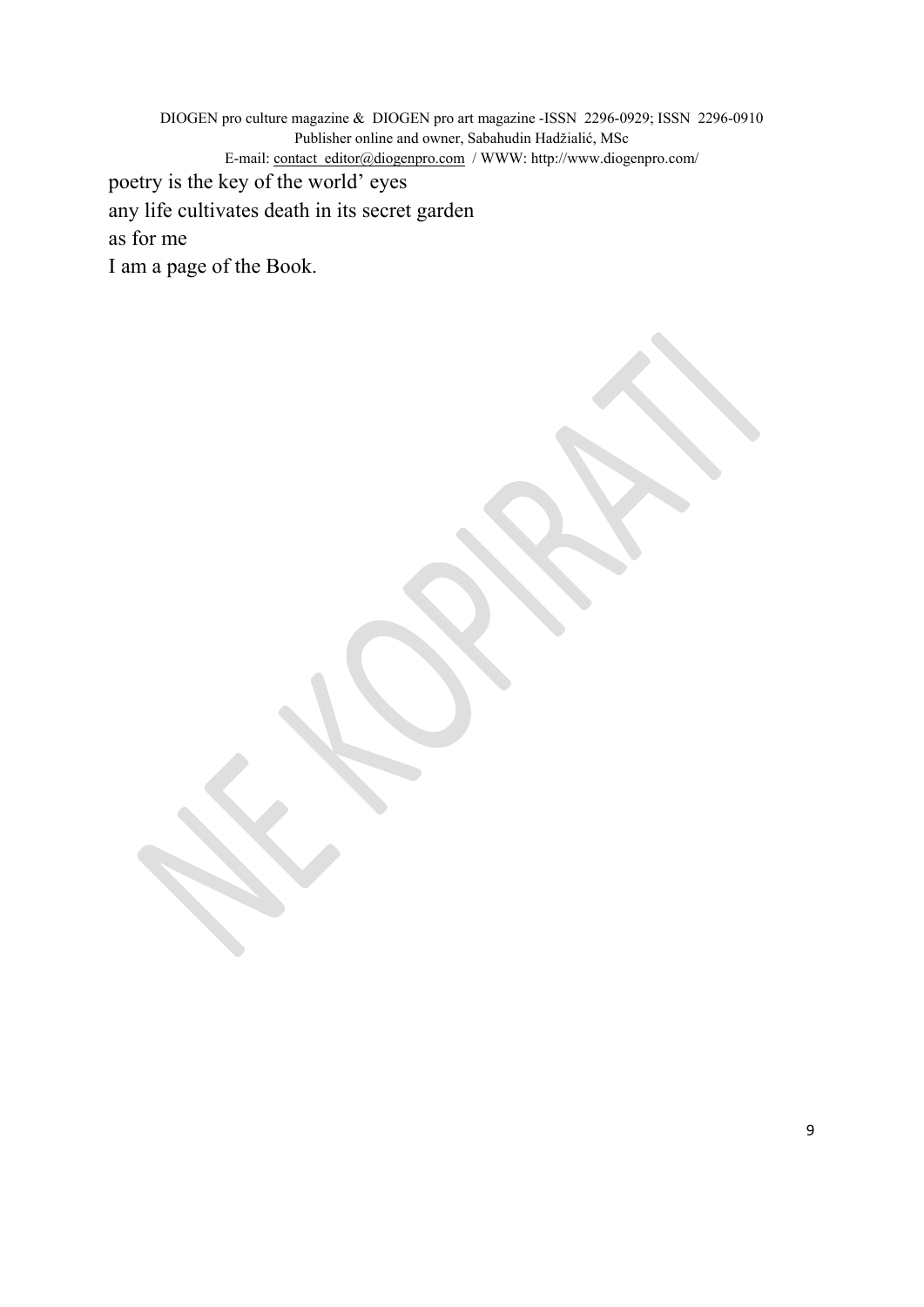# **the portrait of a night**

the day's wall separated for a long time from the souls that populated it some streets parallel with the night left without unnecessary and almost unreasonable mobs are already crawling towards the office although the dawn is still sleeping with a hangover an unmerry drunkard comes to his senses the park passes to rest after last night's madness the grass got bored with drunkards is ruffling somewhere a homeless woman is weaving her gray loneliness saying good bye to life as she does every night after selling her body so that she can eat maybe tomorrow she'll get another day a tramp is laughing at the light flowing higgledy-piggledy from the blocks without reason he hangs his breath from the hope that tomorrow it will be better he banishes a tear dizzy with booze and cold assassinating the flame of the candle between his eyelids lying on a newspaper on whose pages the words stay still

a community dog that got rid of the dog killer today too is licking its broken leg and is looking at the moon's face as large as the world what is the point of barking at it finally life is a mere scintilla that is running away from the top of the boot .it is raining with cats all around the green of the grass caresses its starving bowels

the dead are leaning against the tombs lattice enlarging with another night and death the graveyard upon the hill crammed with houses of pubs enclosed with people giving oblique looks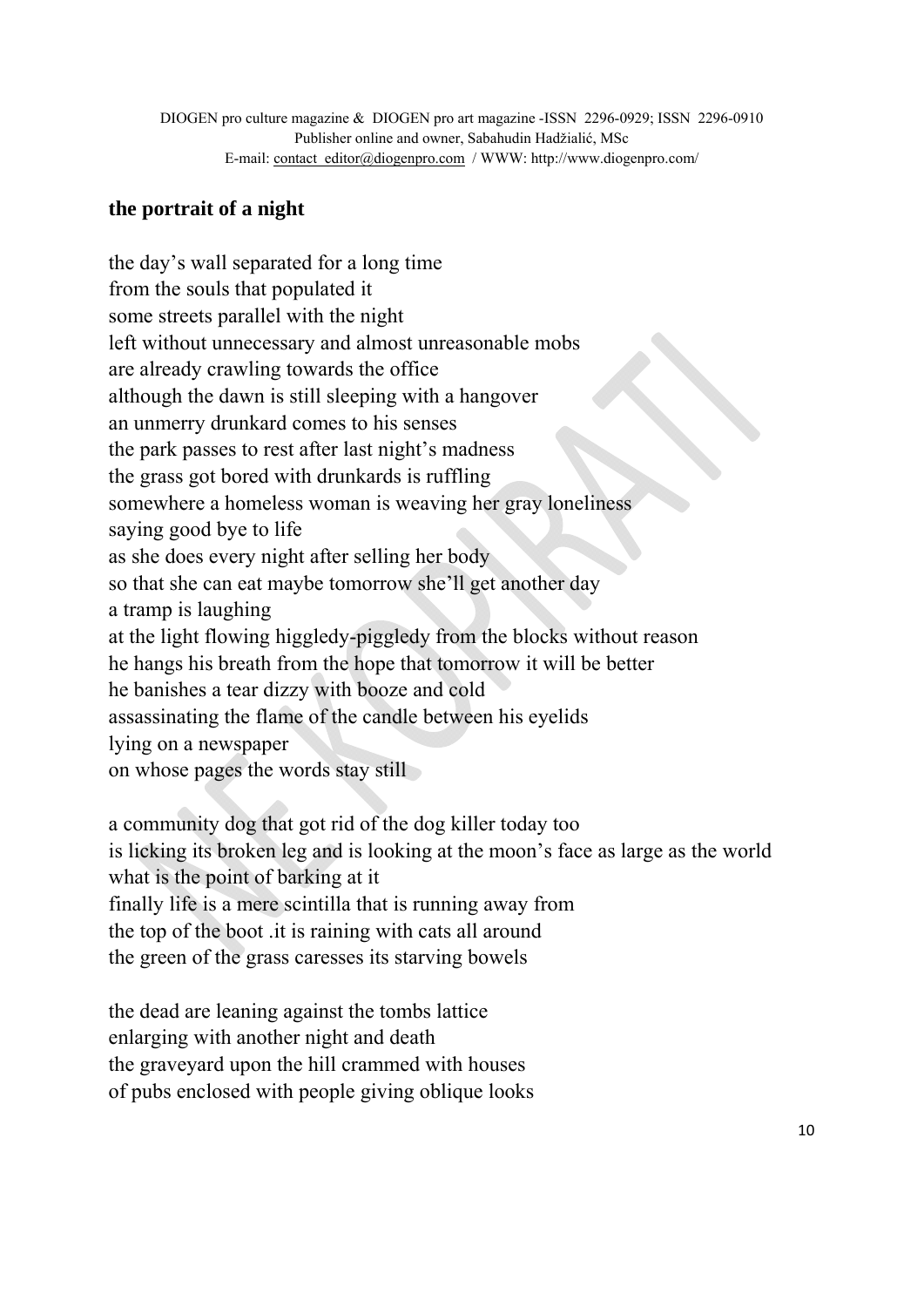DIOGEN pro culture magazine & DIOGEN pro art magazine -ISSN 2296-0929; ISSN 2296-0910 Publisher online and owner, Sabahudin Hadžialić, MSc E-mail: contact\_editor@diogenpro.com / WWW: http://www.diogenpro.com/ and women crying as if they were tired and sick to death eating the core of another night deprived of love spitting then on tomorrow's cheek just like this in full spleen

in the bookcase of that one who went crazy because of so much studying the old volume 1001 nights is climbing together with its sheherezades over the Olympian legends I'm weaving another one thousand legends born by daybreak and died at dawn

the trees are running to welcome the car that crushed with a grind of lives abandoning the bodies the driver abandons the sight of his eyes on a leaf the instant is growing thinner and thinner till it fades away as thin as dried herring

a butterfly is smoking in the pole light that is flowing unnecessarily on the pavement on the hospital bed a man once again is learning to live offering his being to the universe again a smile crosses his face in a hurry sliding from his lips

the summer is throwing on the pavement its coins of green leaves with copper coloured margins reminding of autumn

the night is no longer young the short shadows are dancing with echoes forgotten between the blocks

in a house too far away from me my mother is thinking of her stuff of my stuff of our stuff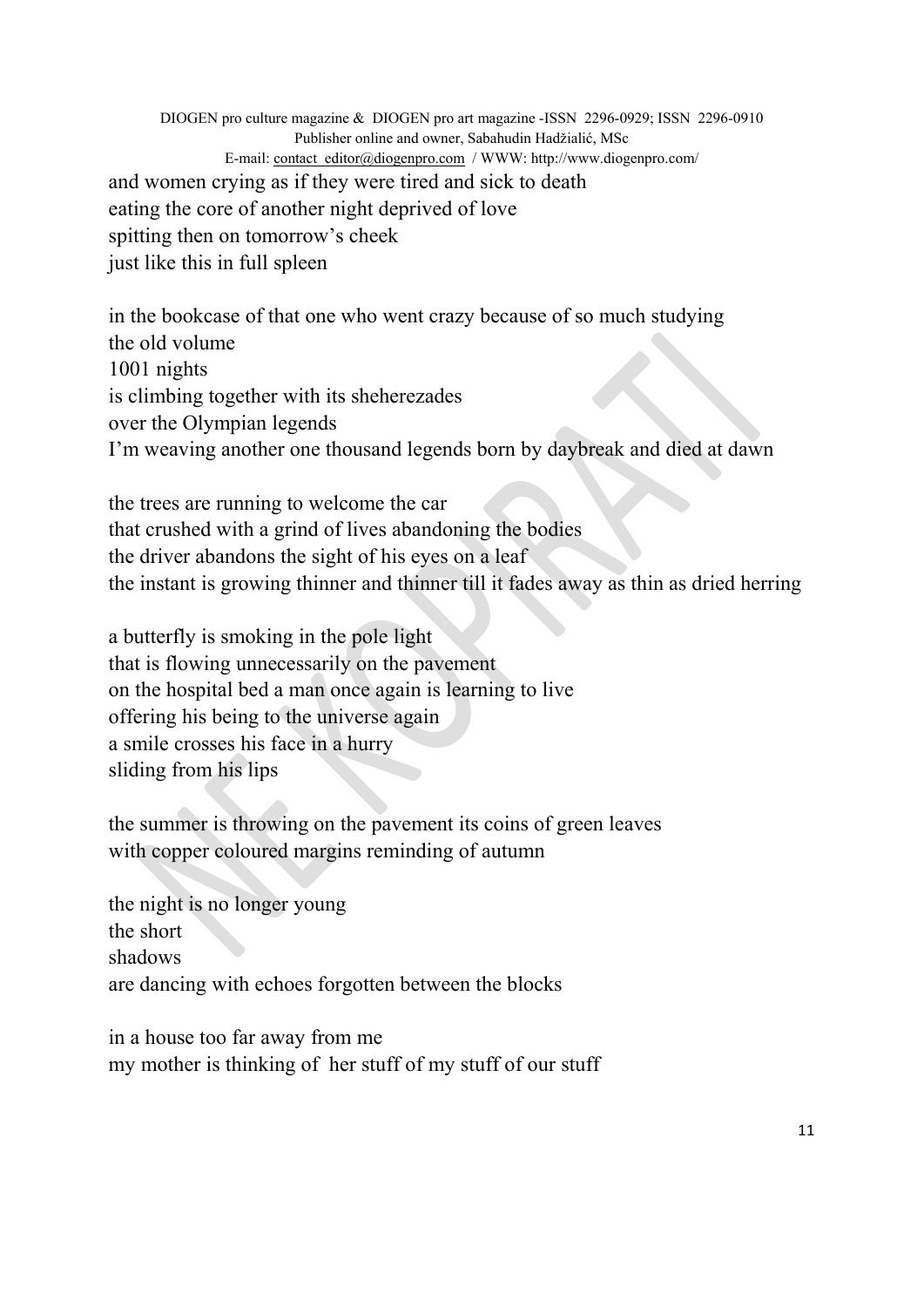DIOGEN pro culture magazine & DIOGEN pro art magazine -ISSN 2296-0929; ISSN 2296-0910 Publisher online and owner, Sabahudin Hadžialić, MSc E-mail: contact\_editor@diogenpro.com / WWW: http://www.diogenpro.com/ at midnight a light came into being within my heart just like in the old good childhood times the moon took its dress off and covered my lips with a desire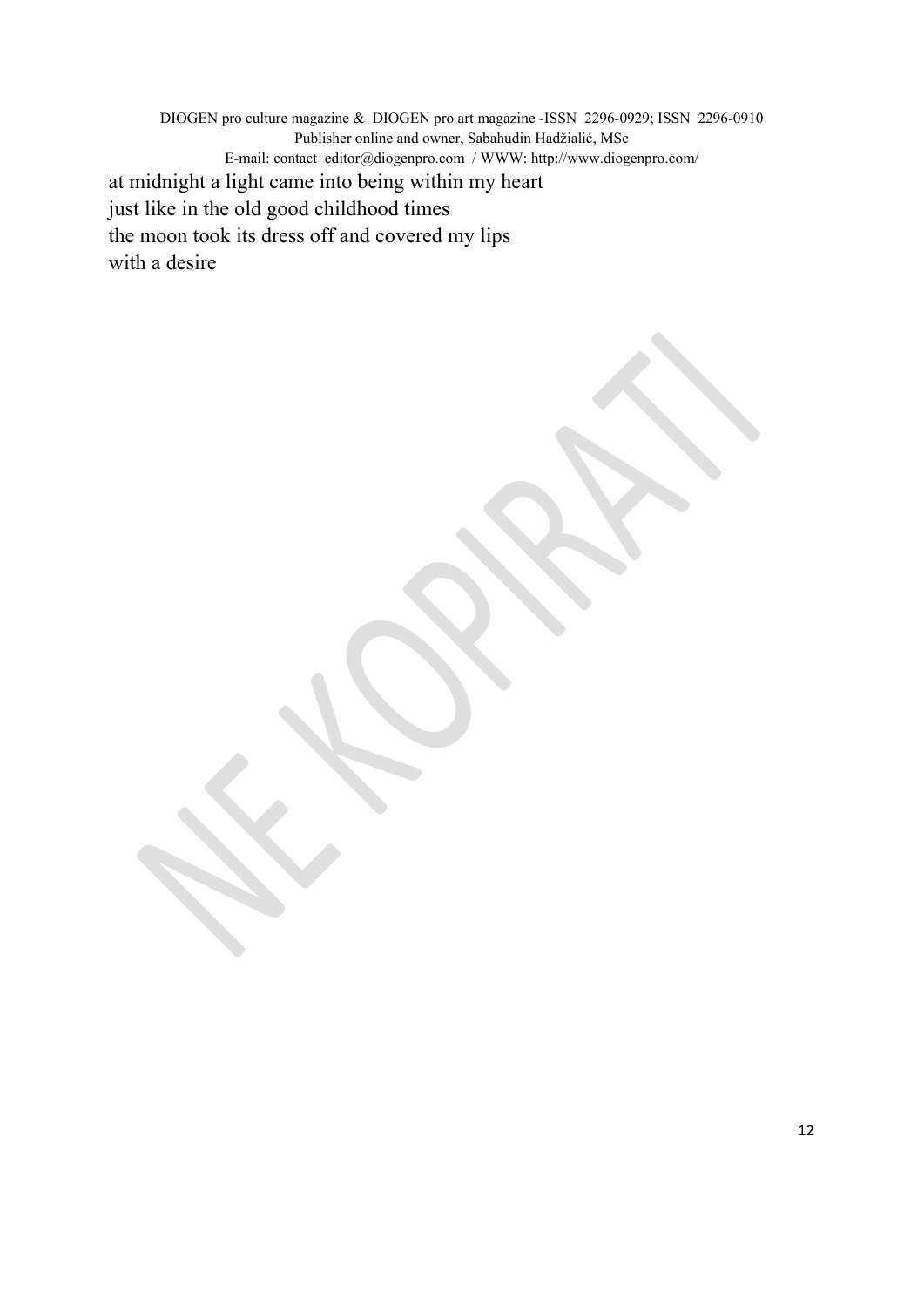# **the teachings of the foreigner towards his son he had sold**

the story lost through the teeth of the evening is laying among us it is about a child sold for 30 words about a foreigner brought by the voice of the grass neither dead nor alive on the lips of a woman abandoned by the desire, on which the lilies are growing

somebody had deprived the world of the men she could have loved more and more slowly the solitude was waltzing with its nights

the on lookers-actors were philosophers too working on its presence they seem to be the very things they acted/ foreign lilies on the stage full to the brim with illusions and substitutes for reality

when I left the story remained on the road crucified over the evening solitude

 $\boldsymbol{\mathsf{x}}$ 

where the dumbness shatters any illusion only the stranger abandoned by the words is waiting for his son to grow up at the corner of the day preserved only for this aim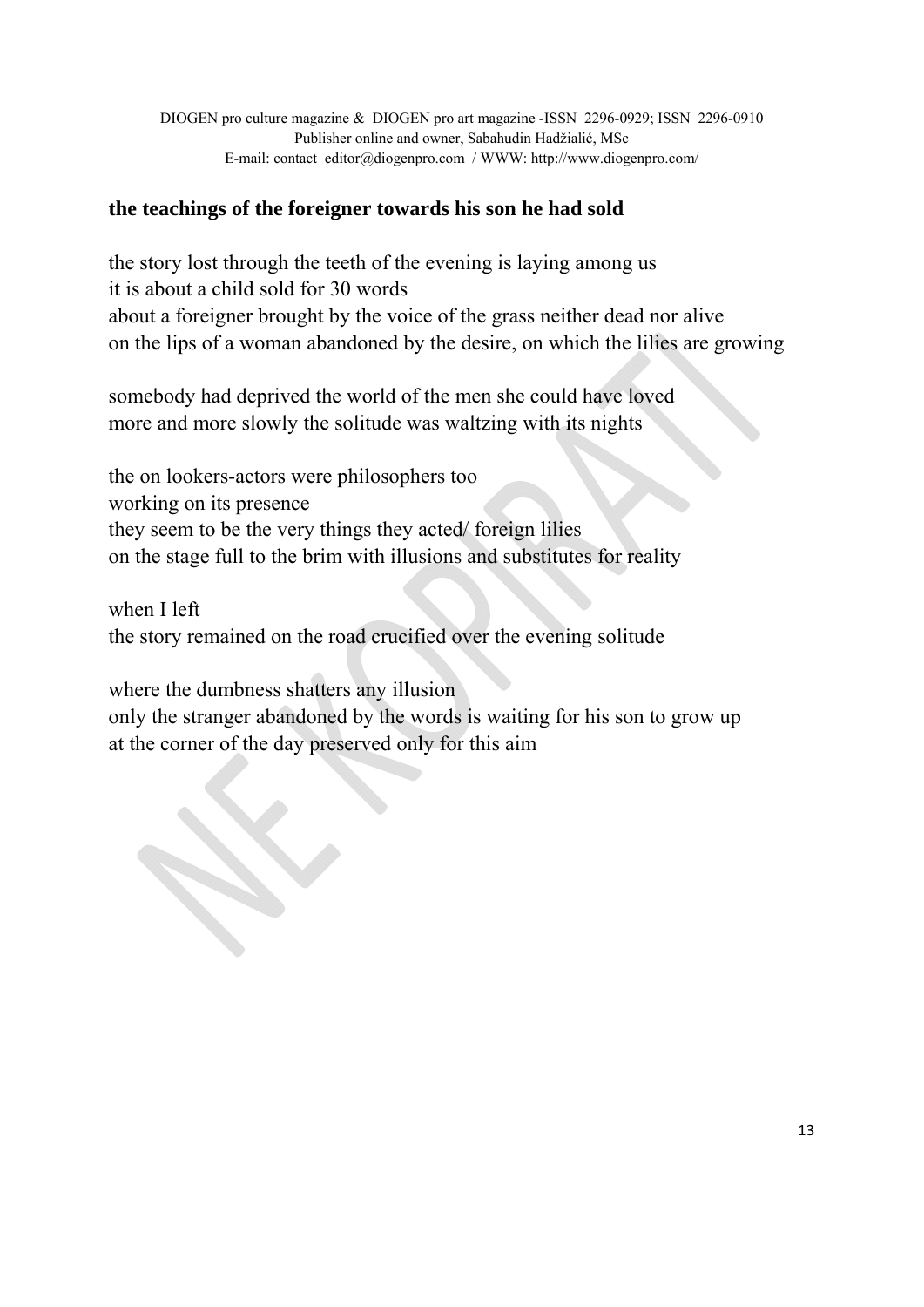### **the rule according to which you can forget**

with all this why doesn't anybody say anything about the likeness the devil bears to God?

. I've burnt once again the Library from Alexandria when I sprinkled myself with the wonder water turned into stone the letters that composed me were desires with heavy teeth hid in the eye that was looking at Him all the time as regards the Augustinian present-present the eye separates me from the others like some horses galloping towards yesterday my name is so strange when it hides from me I always forget that it's *me* 

my room twisted like a sheet of paper on which the letters bloom till they burn like poetry .in the evening/when the flowers are sipping the hearts at hand I meet all my words with their stirred lusts we are looking at each other with curiosity and we start to hate ourselves on the porch of our flesh loved forgotten by love- an irrevocable tick .the day that had to break left together with the same women I did not have .the night can not be born anylonger the time forgot to leave the emaciated bones of the evening over which my words have sprawled

I raise the glass and the wine like a baby crying one drinks it like a forfeit I am looking at this instant that keeps me suspended inside of me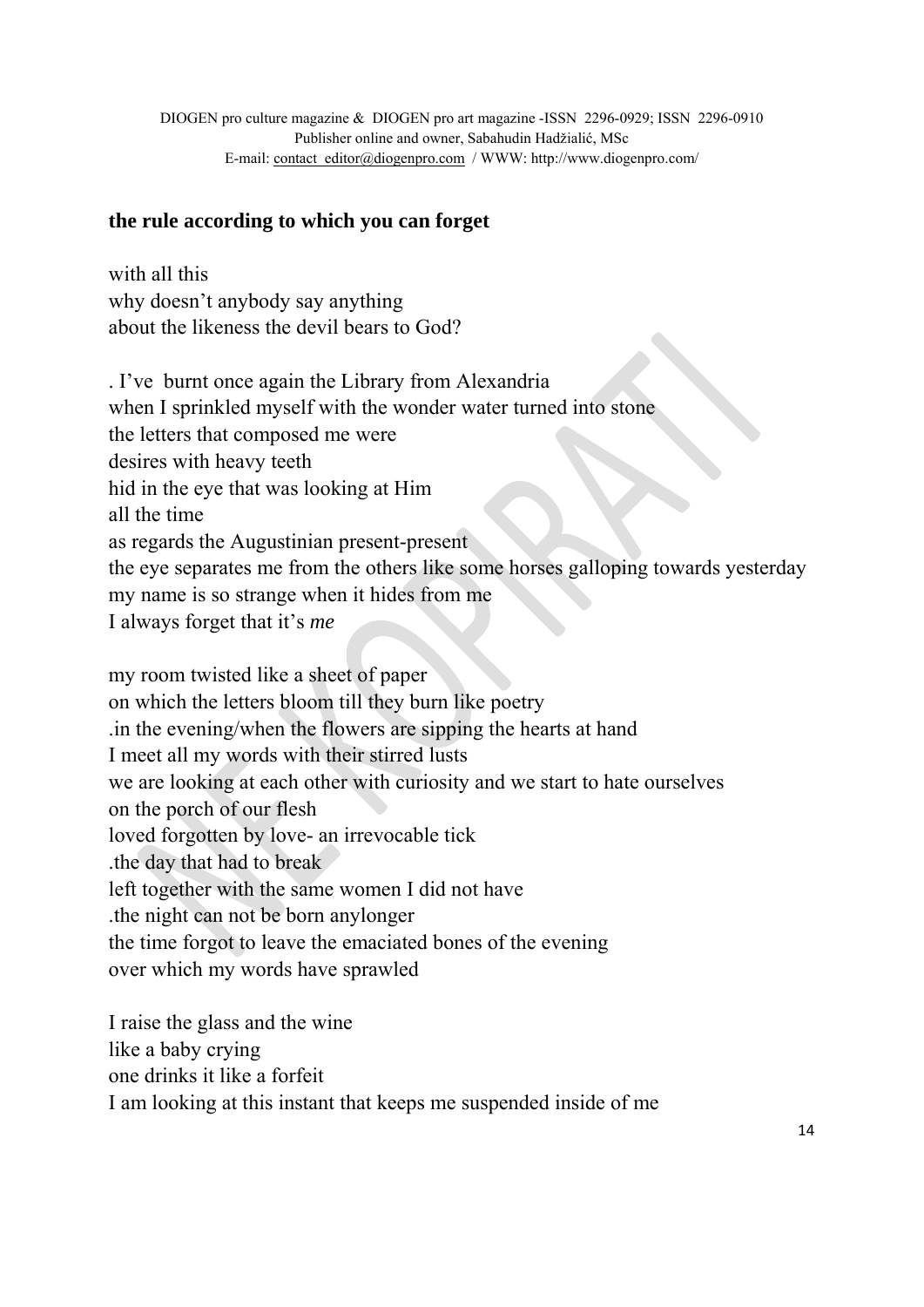DIOGEN pro culture magazine & DIOGEN pro art magazine -ISSN 2296-0929; ISSN 2296-0910 Publisher online and owner, Sabahudin Hadžialić, MSc E-mail: contact\_editor@diogenpro.com / WWW: http://www.diogenpro.com/ as if it were the single gate towards the illusion that everybody persists in calling it freedom ...if only I remembered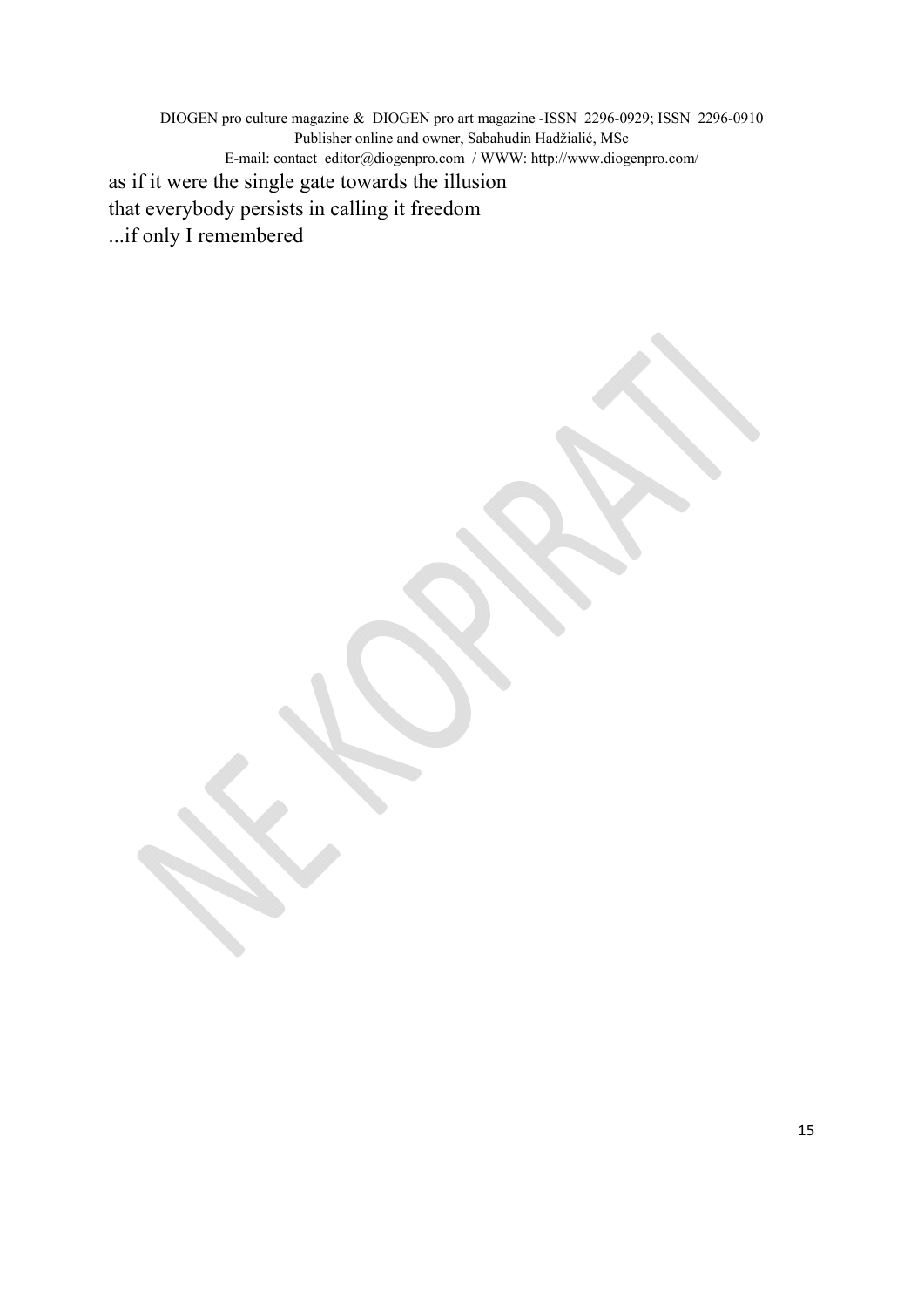## **abandoned village**

*to Romania of today, Where eternity is dying little by little, village after village* 

the trees have gone in exile walking like some puppies tied to the people with the shadow some of them even died crawling as far as the border of the cemetery nameless seasons flowed through the dust of the road among the footprints of those who passed away

weaving the memories among the childhood abandoned by children near the banks of the pond from which the frogs' croaking is gone the days gray or dizzy because of the light settle down evening by evening letting themselves stolen by the nights that are drawing a veil over the village in which there is no one who's dreaming any longer

between the houses a road is winding in a hurry only it remembers that eternity was born in the village a long time ago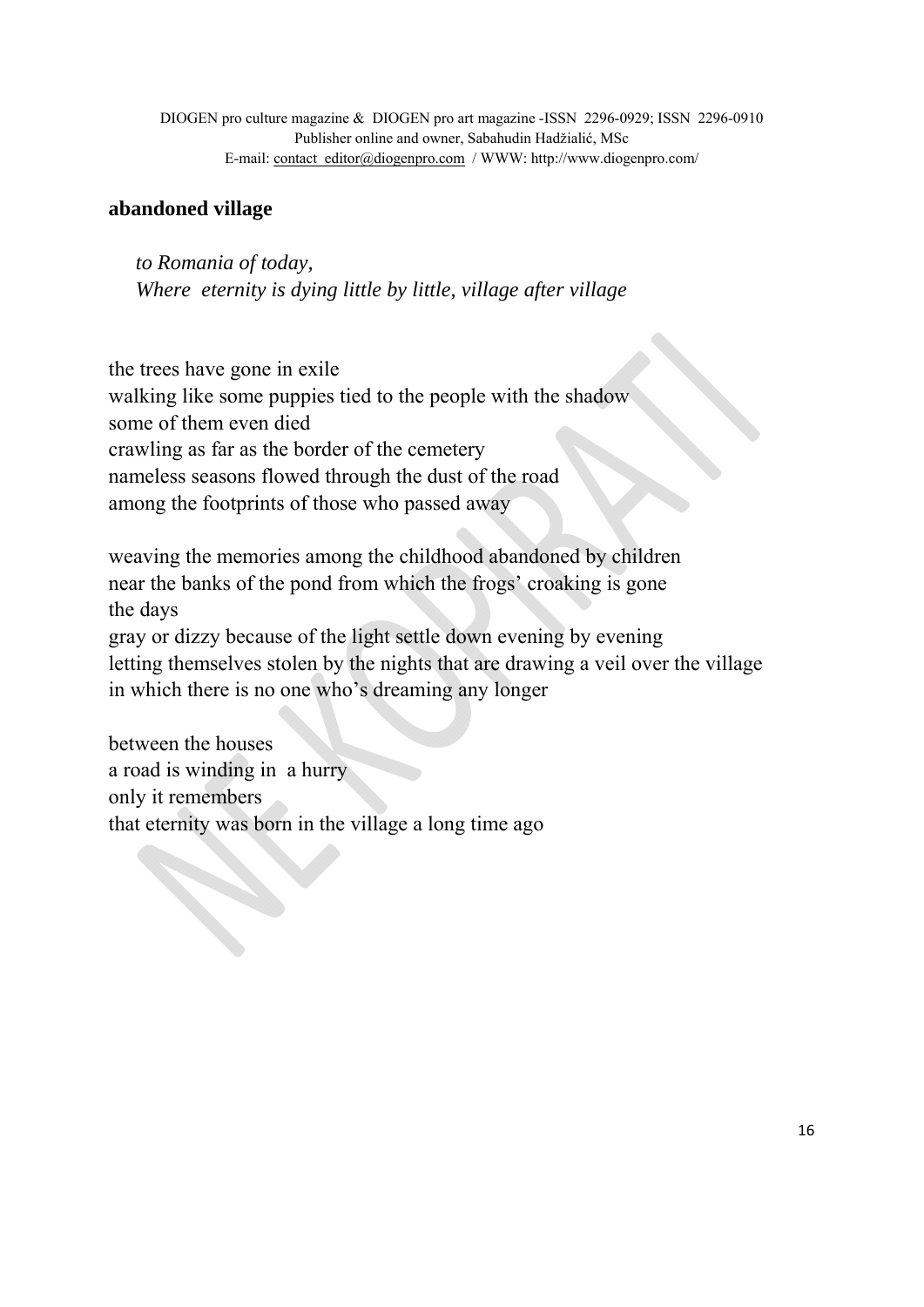# **In the countryside**

the bells are floundering between time and no time I am sipping the former seasons as if in state of inebriation I am caressing them like some thighs I am taking them in my palms like some breasts overloaded with all my fruit bearing loves

a forest passes by idly near my eyesights my smell is green then flight becomes my garment when the cranes are sliding through my eye dressed in autumn

my village is still breathing me in my wonder the palms of the earth caress me when I come back to live it a day then the sadness of the trees becomes my neighbor when the city divides me in two souls through which I can separately cry for my worlds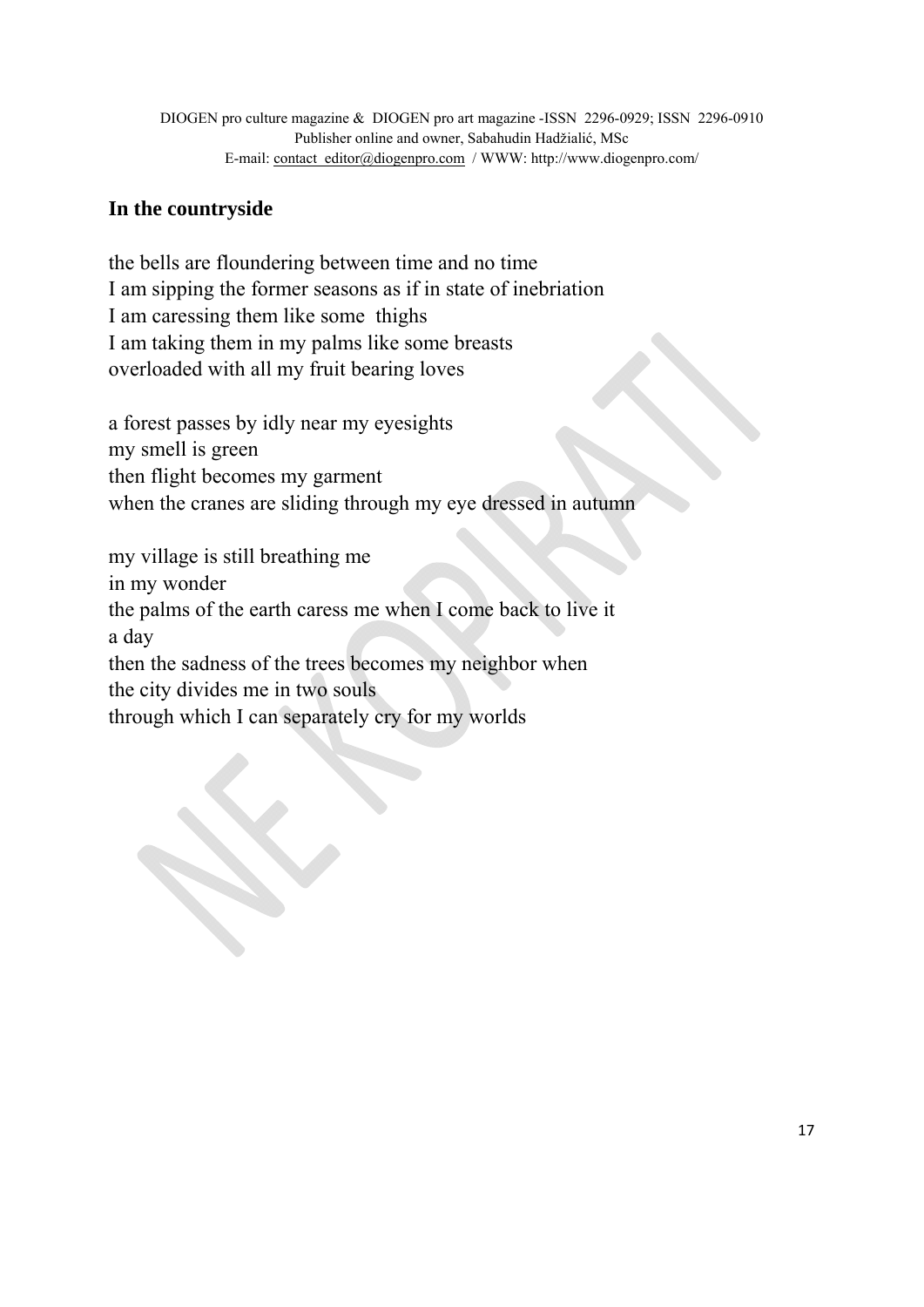DIOGEN pro culture magazine & DIOGEN pro art magazine -ISSN 2296-0929; ISSN 2296-0910 Publisher online and owner, Sabahudin Hadžialić, MSc

E-mail: contact\_editor@diogenpro.com / WWW: http://www.diogenpro.com/

## **the morning**

that trees are still weeping with bitter leafs in my palms the dogs of my childhood are howling like void a few lives are setting down in the world of the fairy tales the day is like a vault of wishes buried improperly bitter the tango is walking through my blood your burnt up gazes abandoned me at the gates of another woman

in the morning the trees strip the night'slove bare they meet the loneliness consumed till the last thule disheveled women banish themselves star after star towards our last wish

my love I've told you that in the morning cats drop down their color stories have dusty clothes the day is patching up with the same old things the light is limping biting from the absence which is already aging in your heart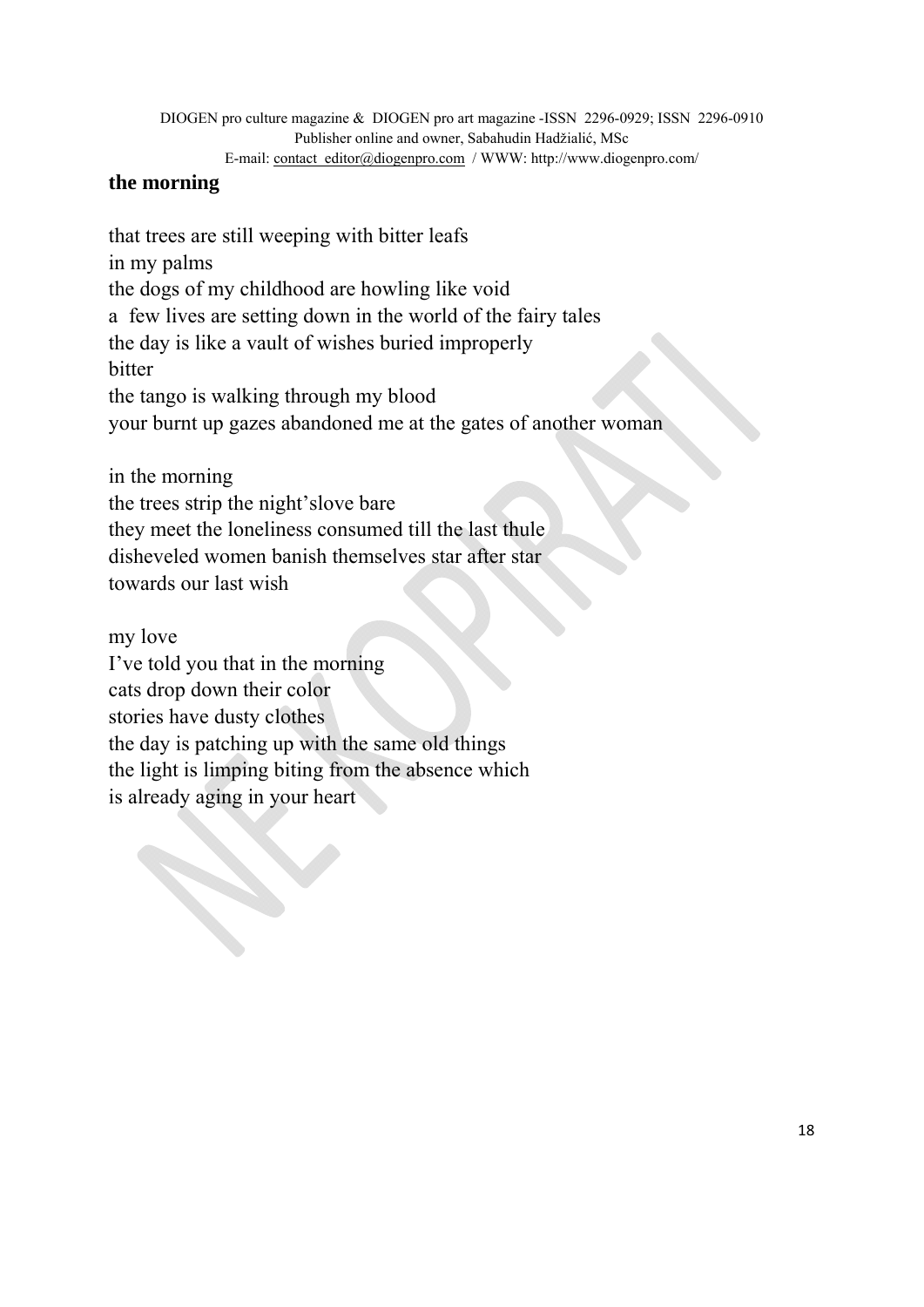## **The prisoner of oblivion**

 *to my Grandma* 

for one night I traveled myself to childhood again where time pouring me out glass after glass was waiting for my youth to rise beyond my mother's smile

from a tree the buds were waiting to spring towards the sun a stone was waiting for the moment when I shall tread on it the first kiss was waiting on your lips everything was similar to an unrun running waiting for the first cry of a never coming instant

The Sky had come down on my shoulders with the palms of an angel nobody had any room left for memories anywhere inside of me time

pouring me out glass after glass was gnawing me as if I were a spring tired of so much green

I traveled myself back to childhood as far as an illusion when nobody inside of me had died it was the rain drops only that were always fading away under my soles cracked by the too tired coming future after a "sacrifice" youth ground by the barren illusions of a country hidden from itself in the proverbs about humiliation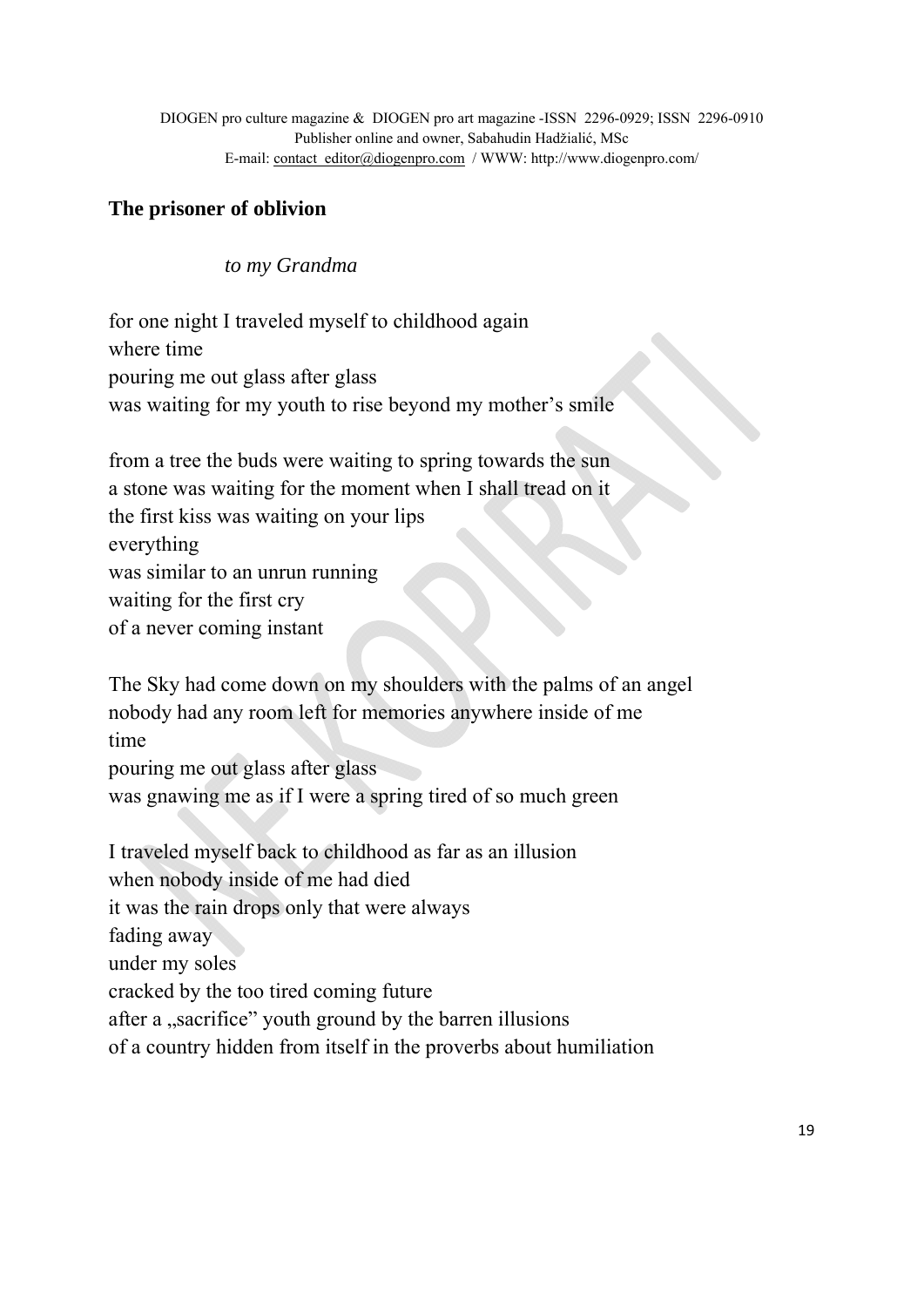it is time only that keeps laughing when I wake up turned upside down by the worn-out memories in the night upside down like an abandoned clown costume the memories are running away from me .beyond the pyre of thoughts where my former unformer love stories are burning for me I remain the prisoner of oblivion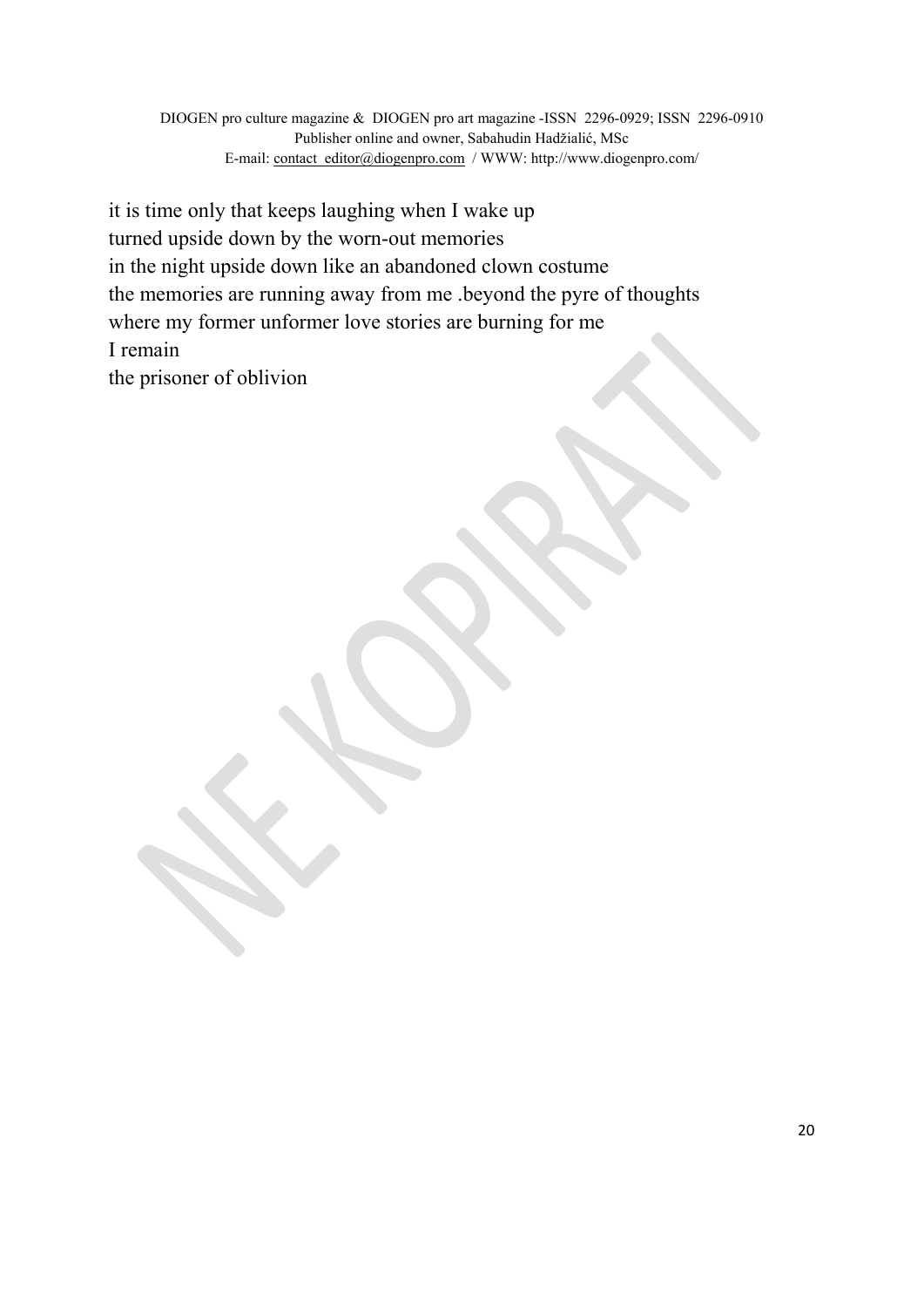### **it was spring**

on the wall it is raining with parents' blood every first month of the road older than the steps of an old man trapped in no-time/ tired of so much silence

where did the wind roam around through my eyes?

It was spring and so much evening that only the buds burst with joy in the sandglass of the twilight

the evening felt down as an absolution of our sins relieved us from the smoke of the thought immured as a handcuff

on the wall it is raining with parents' blood on each first step of the road into the darkness which is gently spreading over the shadows prostrated like a wailing/ hung from the tears which don't want to dry anylonger

the spring sips me again there is so much evening that only the buds burst with joy in the sandals of the twilight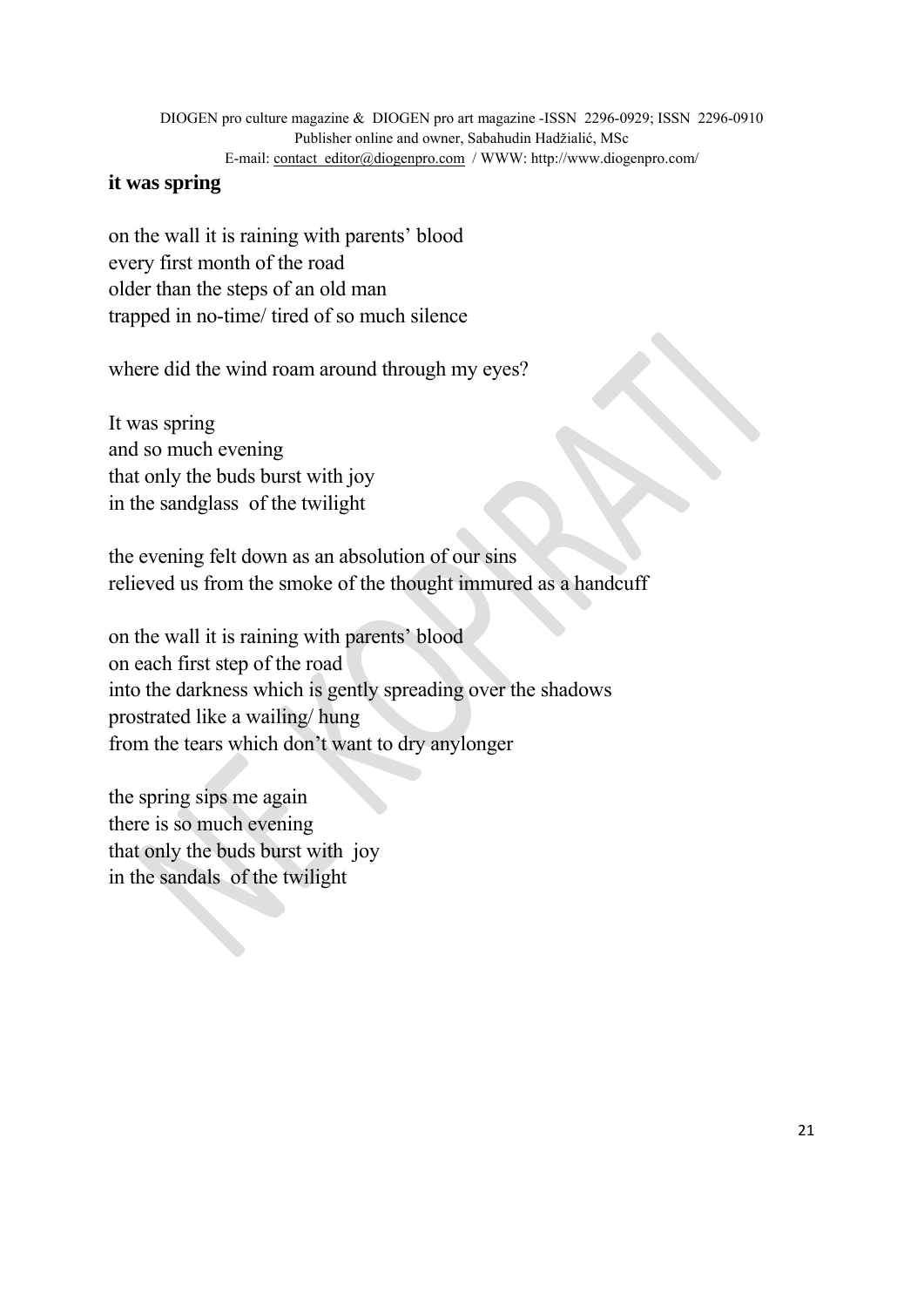## **the town from my head**

my head is like a city with streets on which the thoughts are running just like the people who go to work from time to time a woman scent dream passes by

once it passed by me

I was watching the town from my head a snowdrop with tv-screan-petals picked by and angel with a radio antenna instead of wings

then it was too much I went to one of its peripheral districts still unsystematized I entered a ale-house which smelt like true wine and wheat bread a fiddler was playing there it seemed to be a hall as long as my present life at the table there were sitting all my days dressed up in smiles they were singing it was snowing with the first snow I remembered between the tables as if it was snowing on the street there were walking the stories I red they were clasping my first book near my table Teofil passed by my gypsy friend from Negreşti city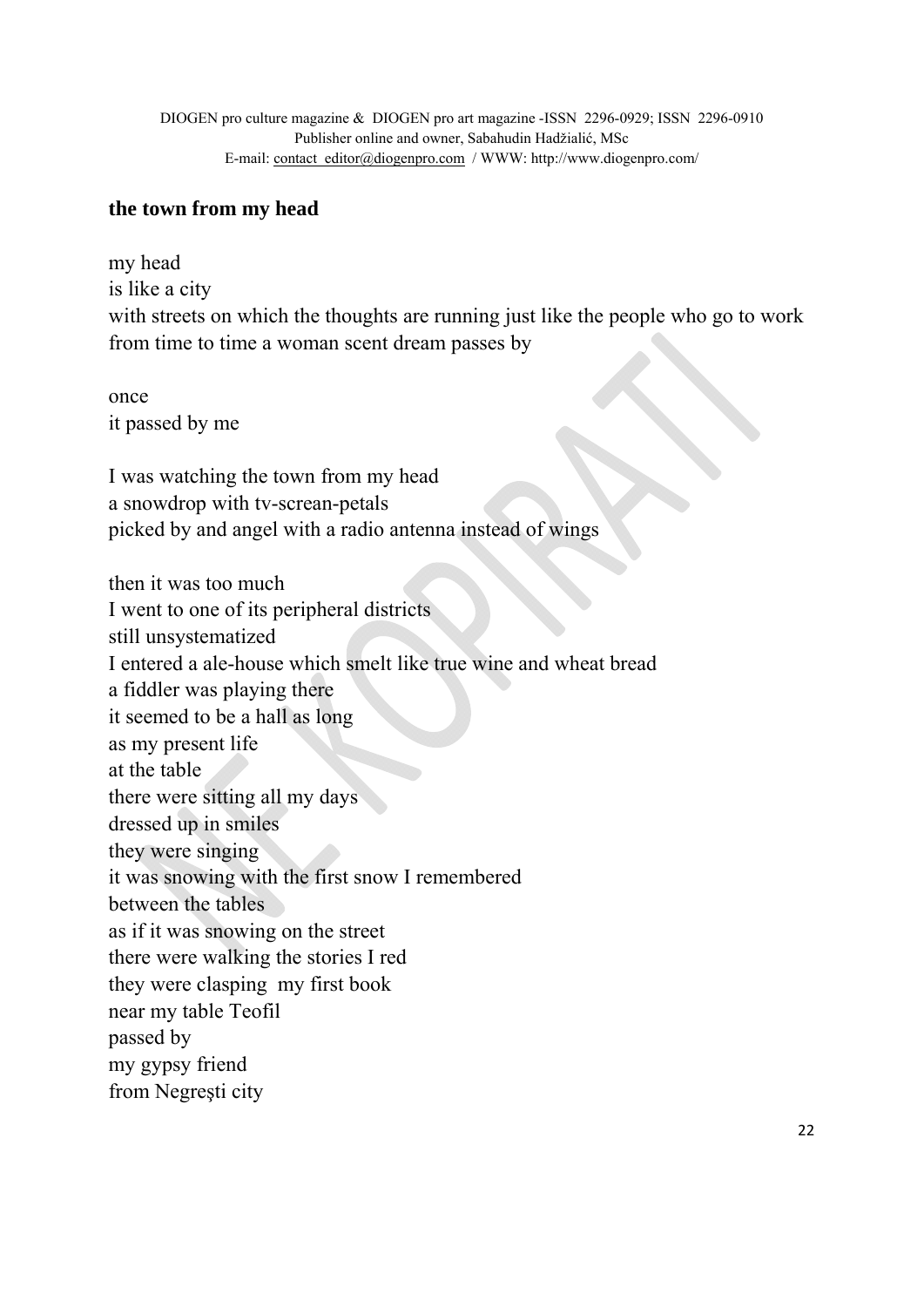DIOGEN pro culture magazine & DIOGEN pro art magazine -ISSN 2296-0929; ISSN 2296-0910 Publisher online and owner, Sabahudin Hadžialić, MSc E-mail: contact\_editor@diogenpro.com / WWW: http://www.diogenpro.com/ he was somehow a kind of child he was also the Tatar who was crying "pistachio, cocoa, vanilla"

I was like in a time with no continuation In the ale-house from the district of the town from my head

it was too much

I went out of my childhood

Directly in the piazza of the worn out memories

I found a chair there

I didn't remember from what memory it was

I sat down like a squire

I closed my eyes

Fondling its arms which stuck to my fingers like some kittens

across the road

between two hills which looked as I saw them for the first time

an ear

was listening to the flowing of the time

a deep eye like a spring night

was watching the moments fading like some leafs that grew old too soon falling down among the memories from the piazza of the worn out memories

my head is like a city with streets on which the thoughts are running just like the people who go to work from time to time a woman scent dream passes by once it passed by me who I wasn't the same person I was watching the city from my head

a thought smelling like the first day when I felt that the world has got some color